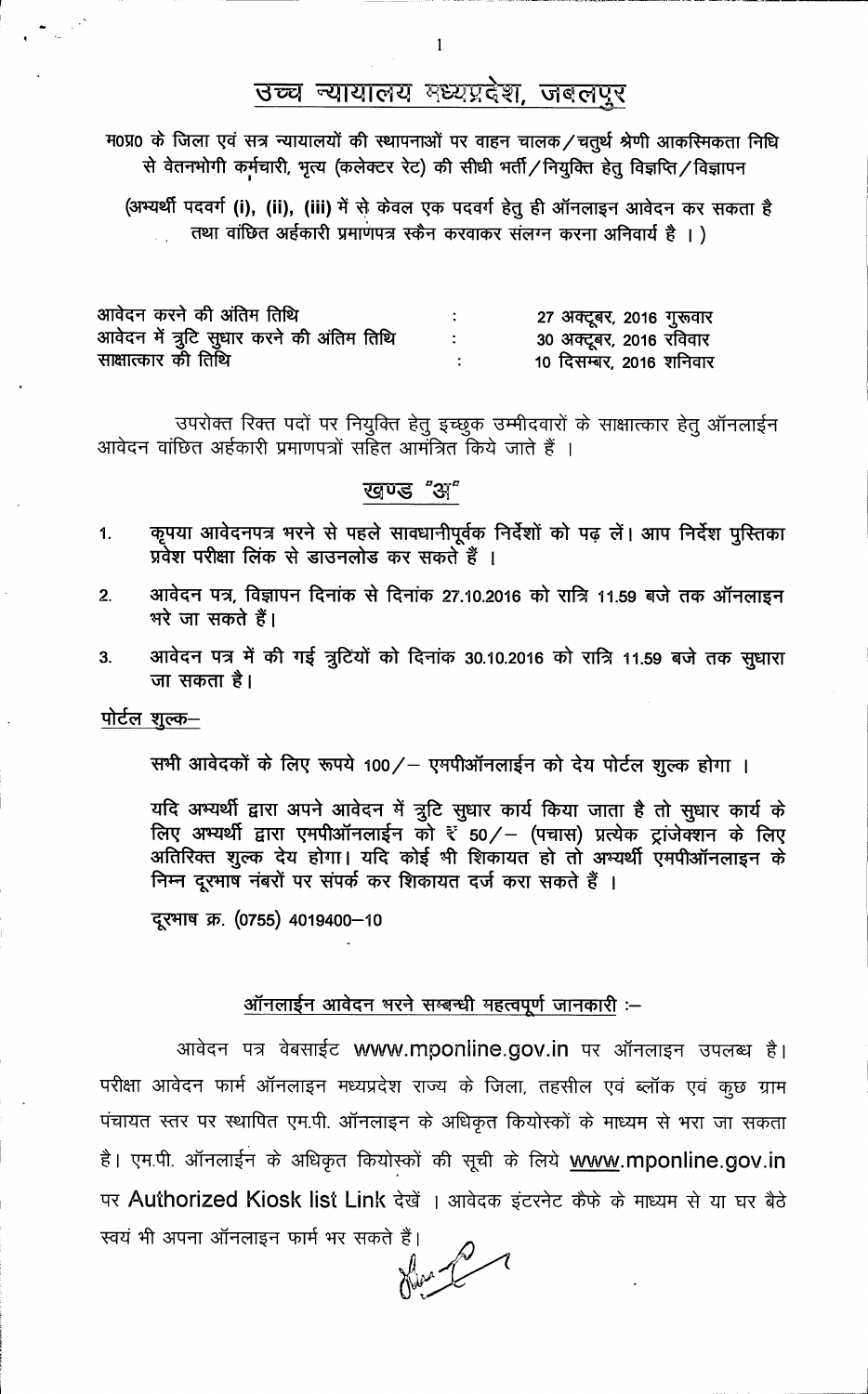इंटरनेट कैफे या स्वयं घर बैठे कम्प्यूटर द्वारा इंटरनेट के माध्यम से आवेदन फार्म भरने की विधिः—

नागरिक सेवाऐं

आवेदक www.mp'online.gov.in वेबसाइट के माध्यम से होम पेज में क्लिक करें इसके बाद MP High Court के Logo पर Click करें तत्पश्चात् Application Services में उपरोक्त पद हेतू ऑनलाईन आवेदन करने के लिए दी हुई link पर click करें ।

आवेदक ऑनलाइन फार्म भरने से पहले Advertisement को क्लिक कर, दी गई समस्त जानकारी और शर्तों को अच्छी तरह से पढ़ लें। इसके उपरान्त ही Online Apply करने के लिए Form को क्लिक करें। इसके उपरान्त आवेदक को स्क्रीन पर ऑनलाइन फार्म दिखाई देगा। आवेदक को फार्म में मांगी गई समस्त जानकारियाँ सही–सही भरना अनिवार्य है। आवेदक को फार्म पृष्ठ पर नीचे की ओर एक बटन Browse दिखाई देगा। इसमें आवेदक को अपना **नवीन रंगीन फोटो हस्ताक्षर सहित** अटैच करना है। इस बटन के नीचे आवेदक को फोटो हस्ताक्षर के Link (प्रारूप हेतु इस लिंक पर क्लिक करें) दिखाई देगी। Hyperlink को क्लिक करने पर हस्ताक्षर सहित फोटो के फारमेट का प्रिंट लेकर उचित स्थान पर फोटो चिपकाकर उसके नीचे हस्ताक्षर करें। इसके उपरान्त उक्त फारमेट को स्केन कर .jpg फारमेट में ही सेव करें। अब आवेदक Browse बटन क्लिक करें। इसके उपरान्त जिस डायरेक्टरी में आवेदक ने अपना फोटो एवं हस्ताक्षर स्केन कर सेव किया है उस डायरेक्टरी से अपना फोटो एवं हस्ताक्षर सेलेक्ट कर अटैच करें ।

आवेदक ऑनलाइन फार्म को पूर्ण रूप से भरने के बाद उसे अच्छी तरह से पढ़ ले और यह सुनिश्चित कर लें कि फार्म में जो भी जानकारी भरी गई है वह सही है। यदि फार्म मे कोई गलत जानकारी भर दी गई है तो पुनः उसे ठीक कर लें इसके उपरान्त Submit बटन दबायें। इससे आवेदक को एक आवेदन फार्म नम्बर प्राप्त होगा। इसके उपरान्त आवेदक पोर्टल शुल्क के भुगतान के लिये Proceed to Payment बटन दबायेगा तो उसे पोर्टल शुल्क भुगतान हेतु दो ऑप्शन दिखाई देंगे ।

1- क्रेडिट / डेबिट कार्ड।

2- इंटरनेट बैंकिग।

3- क्रेडिट/डेबिट कार्ड के माध्यम से पोर्टल शुल्क का भुगतान :- आवेदक किसी भी इंटरनेट कैफे या घर बैठे भी स्वयं इंटरनेट के माध्यम से कम्प्यूटर द्वारा अपना फार्म भर सकता है। ऑनलाइन फार्म भरने के उपरान्त पोर्टल शुल्क का भुगतान किसी भी बैंक के क्रेडिट / डेबिट कार्ड के माध्यम से किया जा सकता है। आवेदक द्वारा फार्म भरने के उपरान्त पोर्टल शुल्क का भुगतान करने के लिये Proceed to Payment बटन दबाने पर कम्प्यूटर स्क्रीन पर संबंधित बैंक का पेमेन्ट गेटवे दिखाई देगा। इसमें क्रेडिट / डेबिट कार्ड का विवरण भरने के

 $\overline{2}$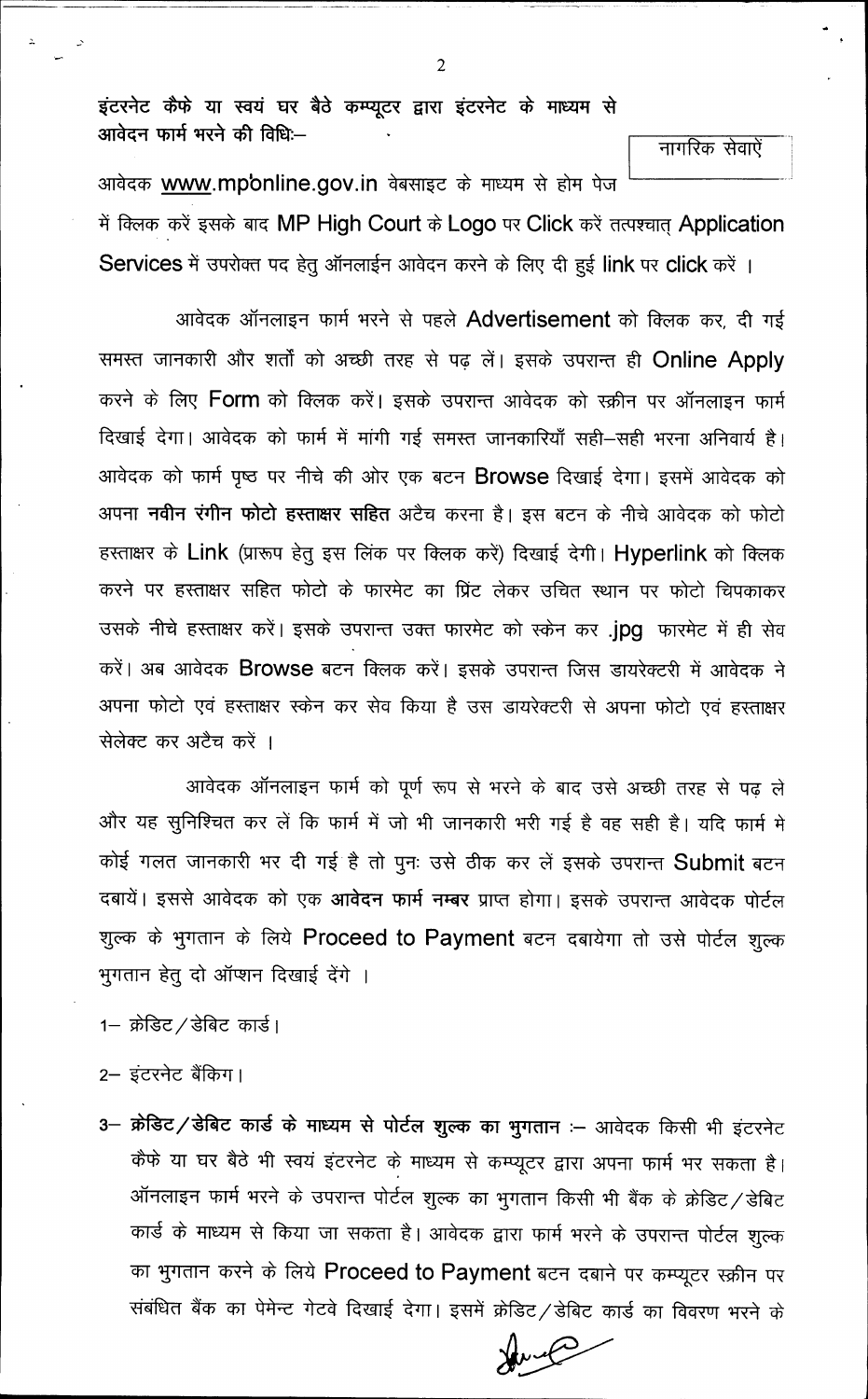उपरान्त कन्फर्म बटन दबाकर पोर्टल शुल्क का भुगतान किया जा सकता है। आवेदक को पोर्टल शुल्क भुगतान की प्रक्रिया सफलतापूर्वक पूर्ण होने के बाद कम्प्यूटराईज्ड रसीद प्राप्त होगी। जिस पर उसकी ट्रांजेक्शन सम्बन्धी जानकारी भी अंकित होगी। आवेदक इस रसीद को संभालकर रखें।

- 4- इन्टरनेट बैंकिंग के माध्यम से पोर्टल शुल्क का भुगतान :- आवेदक चाहे तो स्वयं घर बैठे इंटरनेट या इंटरनेट कैफे के माध्यम से फार्म भरकर पोर्टल शुल्क का भुगतान इंटरनेट बैंकिग सुविधा से कर सकता है । इसके लिये आवेदक के पास नेटबैंकिंग सुविधा होना अनिवार्य है। आवेदक ऑनलाइन फार्म भरने के उपरान्त Proceed to Payment बटन दबायेगा यहां पर उसे इंटरनेट बैंकिंग आप्शन दिखाई देगा । इसे क्लिक करने पर वह अपने बैंक द्वारा प्रदान यूजर आई.डी. पासवर्ड डालकर लाग-इन होगा । इस प्रक्रिया से आवेदक अपने बैंक एकाउन्ट से शुल्क का भुगतान कर सकता है । सफलतापूर्वक भुगतान प्रक्रिया पूर्ण होने के बाद आवेदक को स्क्रीन पर पावती नम्बर और आवेदक का विवरण दिखाई देगा। इसका प्रिन्ट अवश्य लें।
- 5- एम.पी. ऑनलाइन कियोस्क के माध्यम से आवेदन फार्म भरने की विधि :- आवेदक ऑनलाइन आवेदन फार्म भरने के लिये अपने नजदीकी एम.पी. ऑनलाइन के अधिकृत कियोस्क पर जावेगा। कियोस्क संचालक www.mponline.gov.in वेबसाइट ओपन कर सिटिजन सर्विसेज में जाकर एप्लीकेशन में सर्वप्रथम फार्म भरने सम्बन्धी निर्देश और जानकारियाँ आवेदक को उपलब्ध करायेगा। आवेदक इन्हें साक्धानीपूर्वक पढ़ लें ताकि मांगी गई समस्त जानकारियाँ फार्म में सही भरी जा सकें। इसके उपरान्त आवेदक कियोस्क संचालक को अपनी समस्त जानकारी उपलब्ध कराकर फार्म भरवा लें एवं साथ में अपना नवीन रंगीन पासपोर्ट साइज का फोटो अवश्य ले जावें। कियोस्क आवेदक का फोटो एवं हस्ताक्षर स्केन कर उचित स्थान पर अटैच करेगा। फार्म भरने के उपरान्त आवेदक ऑनलाइन फार्म में भरी गई समस्त जानकारियॉ सही–सही भरी होने के उपरान्त ही कियोस्क संचालक को Proceed to Payment बटन दबाकर पोर्टल शुल्क का भुगतान करने को कहें। आवेदक कियोस्क संचालक को पोर्टल शुल्क नगद भुगतान करेगा। कियोस्क संचालक भुगतान प्रक्रिया पूर्ण होने पर कम्प्यूटराइज्ड रसीद आवेदक को प्रदान करेगा। इस रसीद में पोर्टल शुल्क की पूरी जानकारी अंकित रहेगी। साथ ही आवेदक से सम्बन्धित पूर्ण जानकारी भी रसीद में अंकित होगी। आवेदक इस रसीद को ध्यानपूर्वक पढ़ लें तथा अपने पास संभालकर रखें।
- 6- यदि किसी अभ्यर्थी द्वारा ऑनलाइन आवेदन भरने व निर्धारित शुल्क का भुगतान करने के पश्चात् उसके द्वारा की गई कोई त्रुटि़ सामने आती है, तो ऐसे अभ्यर्थी दिनांक 30.10.2016 (रविवार) रात्रि 11.59 बजे तक संबंधित त्रुटि को एम0पी0ऑनलाईन द्वारा निर्धारित शुल्क (50 रूपये) जमा कर सुधार सकेंगे। परंतु इसके पश्चात् भी यदि अभ्यर्थी द्वारा असत्य या गलत जानकारी ऑनलाइन आवेदन में दी जाती है तो ऐसी स्थिति में आवेदक की अभ्यर्थिता निरस्त

की जा सकेगी।

 $\overline{3}$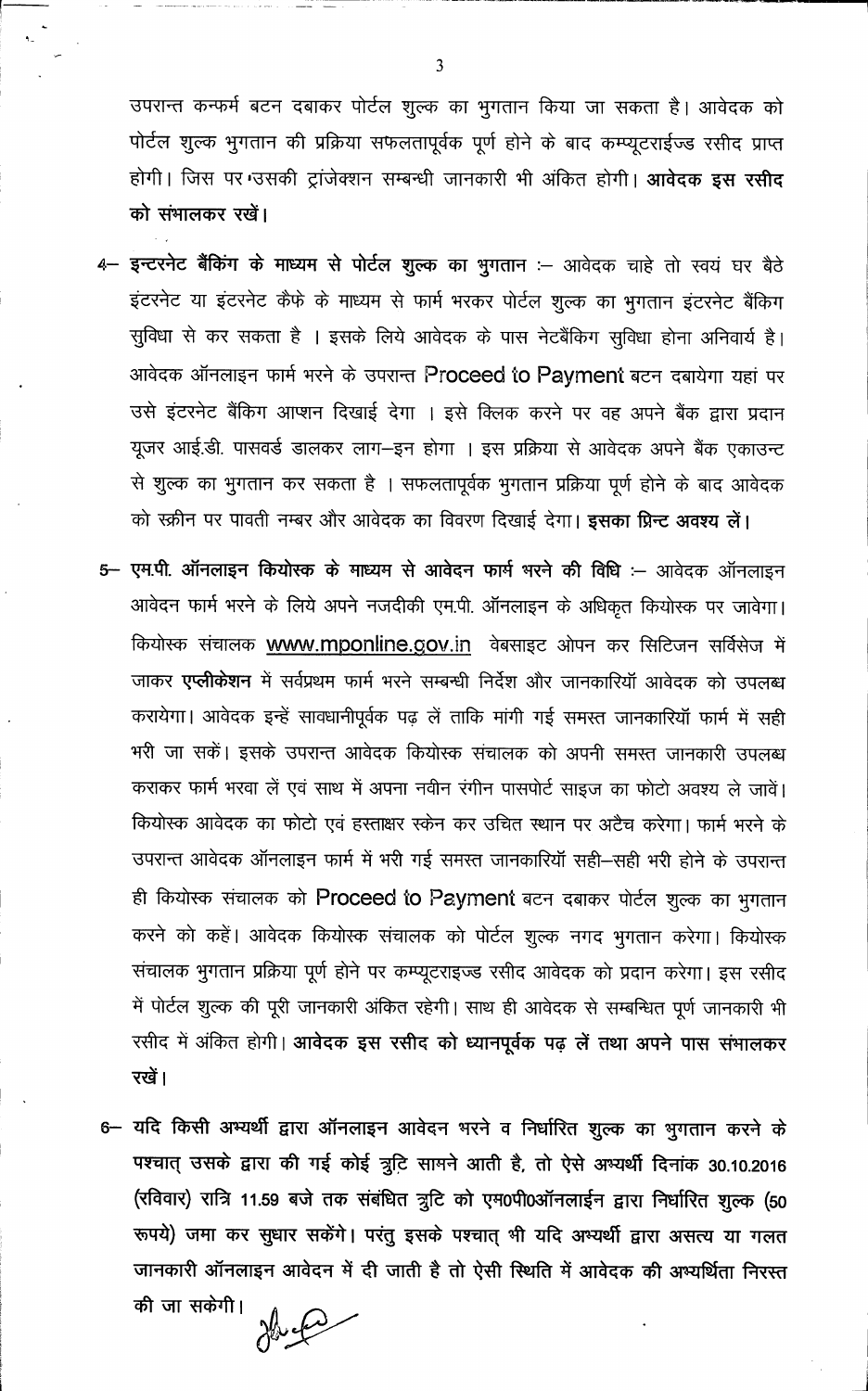- 7- यदि आवेदक के पास क्रेडिट/डेबिट कार्ड या नेटबैंकिंग सुविधा उपलब्ध नहीं है, तो भरे गये फार्म का कियोस्क के माध्यम से Pay for unpaid Application लिंक द्वारा पोर्टल शुल्क का नगद भुगतान कर सकता है । पोर्टल शुल्क का भुगतान प्रत्येक आवेदक को करना अनिवार्य है।
- 8- इसके लिये आवेदक को उपरोक्त बताये गये बिन्दु में दर्शाई गई विधि अनुसार फार्म भरने के उपरान्त अपने नजदीक में स्थापित एम0 पी0 आनलाईन के अधिकृत कियोस्क पर जाकर भरे गये फार्म का आवेदन कमांक एवं अपनी जन्म तिथि कियोस्क संचालक को बताना होगा। इसके उपरान्त कियोस्क संचालक Pay for unpaid Application में उक्त जानकारियाँ भरकर फार्म ओपन कर लेगा। इसके उपरान्त Proceed to Payment बटन दबाकर पोर्टल शुल्क का भुगतान कर देगा। शुल्क भुगतान प्रक्रिया पूर्ण होने पर कियोस्क संचालक आवेदक को कम्प्यूटराइज्ड रसीद प्रदान करेगा। इस रसीद में पोर्टल शूल्क की जानकारी के साथ आवेदक से सम्बन्धित समस्त जानकारी अंकित होगी। **आवेदक इस रसीद को** संभालकर रखें।
- 9- ऐसे आवेदन स्वीकार नहीं कियें जायेंगे जिन्हे आनलाईन भरने के बाद प्रिन्ट लेकर एम.पी. ऑनलाइन के पास डाक या किसी अन्य माध्यम से भेजा जायेगा। पोर्टल शुल्क के लिये किसी भी प्रकार का बैंक ड्राफ्ट भी स्वीकार नहीं होगा। ऐसा न करने पर इन्हें मान्य न करते हुये निरस्त कर दिया जावेगा और उसकी जिम्मेदारी आवेदक की ही मानी जावेगी।
- नोट :- यदि आपको ऑनलाईन फार्म भरने में कोई समस्या आती है तो नीचे दर्शाये गये दूरभाष नम्बरों पर तत्काल सम्पर्क करें –एम.पी. ऑनलाइन लिमिटेड, निरूपम शापिंग माल, द्वितीय तल, अहमदपुर, होशंगाबाद रोड, भोपाल– 402026, फोन (0755) 4019400, 4019430

### खण्ड "ब"

 $(1)$ पदनाम, वेतनमान तथा अर्हतायें :--

| पदनाम                                                                                             | वेतनमान     | न्यूनतम शैक्षणिक          | तकनीकी अर्हता     |
|---------------------------------------------------------------------------------------------------|-------------|---------------------------|-------------------|
|                                                                                                   |             | अर्हता                    |                   |
| वाहन चालक (आकरिमकता निधि से                                                                       | कलेक्टर रेट | दसवीं कक्षा               | लाइट मोटर व्हीकल  |
| वेतनभोगी कर्मचारी / कलेक्टर रेट) प्रवर्ग                                                          |             | उर्त्तीर्ण                | चलाने का वैध      |
|                                                                                                   |             |                           | ड्रायविंग लायसेंस |
| आकरिमकता निधि से वेतनभोगी<br>कर्मचारी / भृत्य / चौकीदार / वाटरमेन /<br>माली (कलेक्टर रेट) प्रवर्ग | कलेक्टर रेट | आठवीं कक्षा<br>उर्त्तीर्ण |                   |
| आकरिमकता निधि से वेतनभोगी कर्मचारी<br>/स्वीपर (कलेक्टर रेट) प्रवर्ग                               | कलेक्टर रेट | आठवीं कक्षा<br>उर्त्तार्ण |                   |

ऑनलाइन आवेदन पत्र प्रस्तुत करते समय उपरोक्तानुसार दर्शित न्यूनतम् शैक्षणिक टीप $:=$ /तकनीकी अर्हतायें आवेदन करने की अंतिम तिथि तक उत्त्तीर्ण होना आवश्यक है ।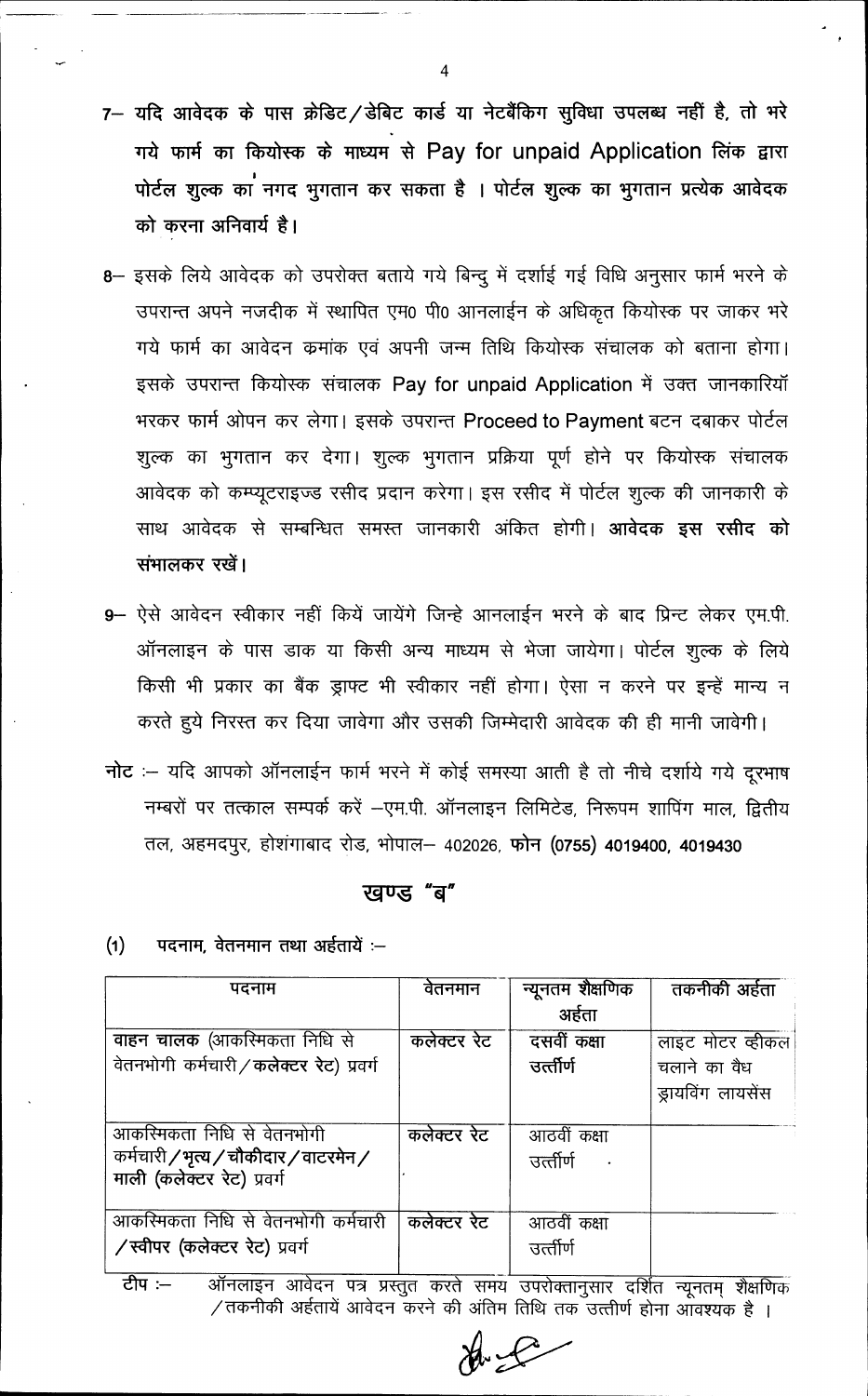| क्रं.                   | न्यायिक जिले का नाम | अनारक्षित      | अ0पि0वर्ग   | अनु0जाति    | अनु0जनजाति     | योग                     |
|-------------------------|---------------------|----------------|-------------|-------------|----------------|-------------------------|
| $\mathbf 1$             | ı<br>अलीराजपुर      |                |             |             | $\mathbf 1$    | $\mathbf 1$             |
| $\overline{2}$          | अनूपपुर             | $\mathbf{1}$   |             |             | $\overline{2}$ | $\overline{3}$          |
| 3                       | बालाघाट             | $\mathbf 1$    |             |             |                | $\mathbf 1$             |
| $\overline{\mathbf{4}}$ | भोपाल               | $\mathbf 1$    |             |             |                | $\overline{1}$          |
| 5                       | बुरहानपुर           | $\mathbf 1$    |             |             | $\mathbf 1$    | $\overline{2}$          |
| 6                       | देवास               | 1              |             |             |                | $\overline{1}$          |
| $\overline{7}$          | धार                 | $\overline{1}$ |             |             | $\mathbf 1$    | $\overline{2}$          |
| 8                       | मण्डला              |                |             |             | $\overline{2}$ | $\overline{2}$          |
| 9                       | मुरैना              |                |             | $\mathbf 1$ |                | $\mathbf 1$             |
| 10                      | मण्डलेश्वर          | $\overline{1}$ |             |             |                | $\mathbf{1}$            |
| 11                      | राजगढ़              | $\mathbf 1$    |             |             |                | $\mathbf 1$             |
| 12                      | रतलाम               | $\mathbf 1$    |             |             |                | $\mathbf 1$             |
| 13                      | रीवा                | $\mathbf 1$    |             |             |                | $\overline{1}$          |
| 14                      | सागर                | 1 <sup>1</sup> |             | $\bar{z}$   |                | $\mathbf 1$             |
| 15 <sub>15</sub>        | सीहोर               | $\mathbf 1$    |             |             |                | $\mathbf 1$             |
| 16                      | शहडोल               | $\mathbf 1$    |             |             |                | $\overline{\mathbf{1}}$ |
| 17 <sup>2</sup>         | सीधी                |                | $\mathbf 1$ |             |                | $\mathbf 1$             |
| 18                      | उज्जैन              | $\mathbf 1$    |             |             |                | $\mathbf 1$             |
|                         | योग                 | 14             | $\mathbf 1$ | 1           | $\overline{7}$ | 23                      |

पदवर्ग (i) वाहन चालक (आकस्मिकता निधि से वेतनभोगी कर्मचारी ⁄ कलेक्टर रेट) प्रवर्ग के पदों की<br>आरक्षण रोस्टर के अनुसार जिलेवार रिक्तियॉ :--

पदवर्ग (ii) आकस्मिकता निधि से वेतनभोगी कर्मचारी /भृत्य / चौकीदार / वाटरमेन / माली (कलेक्टर रेट) प्रवर्ग के पदों की आरक्षण रोस्टर के अनुसार जिलेवार रिक्तियाँ :-

|                         | न्यायिक जिले |                | अनारक्षित      |         |                | अ0पि0वर्ग |               |                | अनु0जाति |         | अनु0जनजाति |       |         |                 |
|-------------------------|--------------|----------------|----------------|---------|----------------|-----------|---------------|----------------|----------|---------|------------|-------|---------|-----------------|
| कं                      | का नाम       | सामान्य        | महिला          | विकलांग | सामान्य        | महिला     | विकलांग       | सामान्य        | महिला    | विकलांग | सामान्य    | गहेला | विकलांग | योग             |
| 1                       | अलीराजपुर    |                |                |         |                |           |               |                |          |         | 1          |       |         | 1               |
| $\overline{2}$          | अनूपपुर      | $\overline{4}$ | 1              |         | $\overline{2}$ |           |               |                |          |         | 3          | 1     |         | 11              |
| $\overline{3}$          | बैतूल        | $\overline{2}$ |                |         | 1              |           |               |                |          |         | 1          |       |         | $\overline{4}$  |
| $\overline{\mathbf{4}}$ | भिण्ड        | 3              | 1              |         | 1              |           |               |                |          |         |            |       |         | 5               |
| 5                       | भोपाल        | $\overline{2}$ |                |         | 1<br>٠         | $\sim$    | $\sim$ $\sim$ |                | $\cdots$ |         |            |       |         | 3 <sub>1</sub>  |
| 6                       | छतरपुर       | $\overline{7}$ | 3              | 1       | $\overline{2}$ | 1         |               | 3              | 1        |         | 1          |       |         | 19              |
| $\overline{7}$          | छिन्दवाड़ा   | 3              | $\overline{2}$ | 1       | $\overline{2}$ | 1         |               |                |          |         | 4          | 1     |         | 14              |
| 8                       | दमोह         | $\overline{2}$ | 1              |         | 1              |           |               | $\overline{2}$ |          |         |            |       |         | $6\phantom{1}6$ |
| 9                       | दतिया        |                |                | 1       |                |           |               |                |          |         |            |       |         | 1               |

Henry

5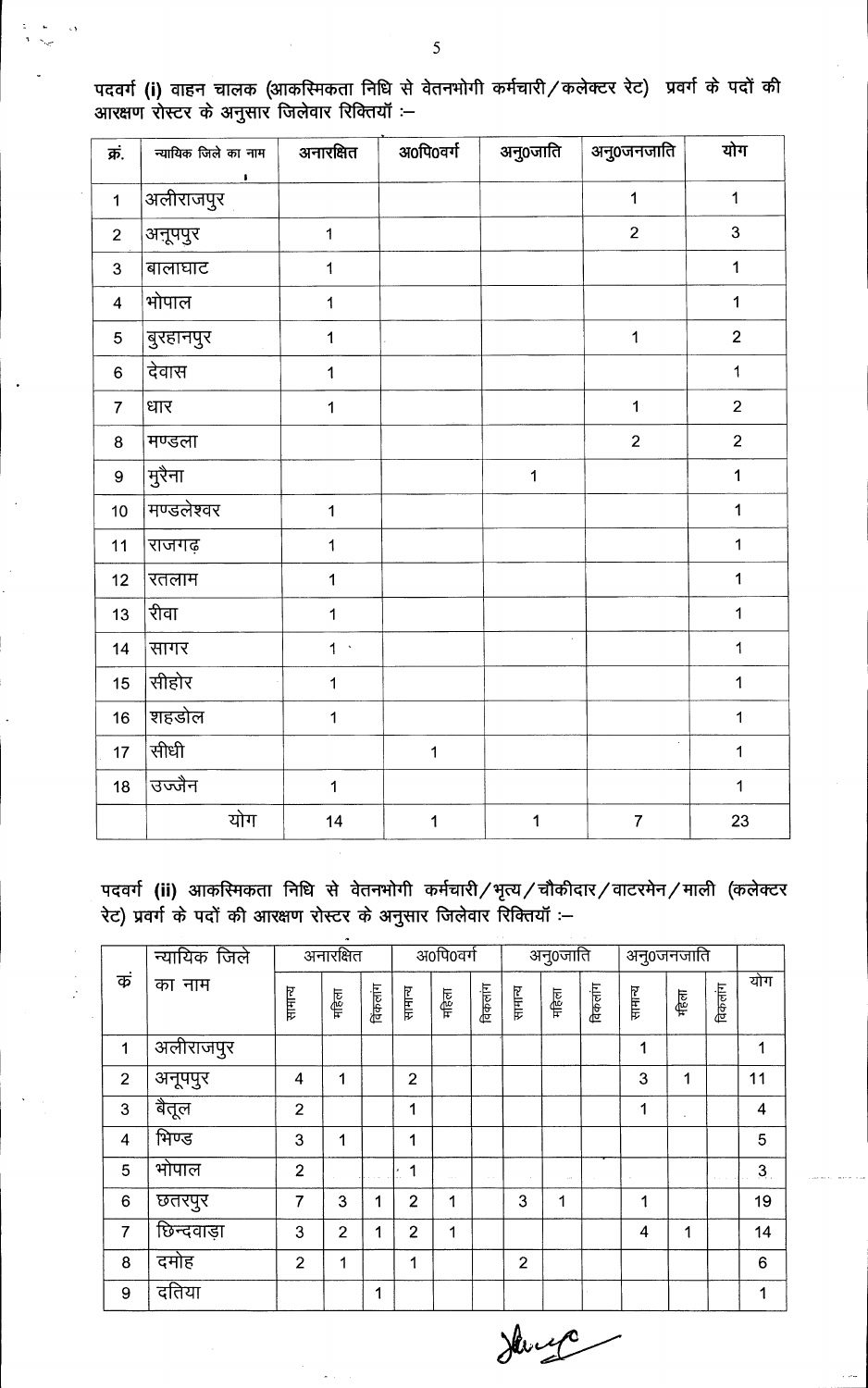| 10              | देवास                  | $\overline{7}$          | 3                       | 1           | $\overline{2}$          | 1              | $\overline{2}$          | 1                       |                          | 3                       | 1              |                         | 21                      |
|-----------------|------------------------|-------------------------|-------------------------|-------------|-------------------------|----------------|-------------------------|-------------------------|--------------------------|-------------------------|----------------|-------------------------|-------------------------|
| $11$            | धार                    | 3                       | 1                       |             |                         |                |                         |                         |                          | 5                       | $\overline{2}$ | 1                       | 12                      |
| 12              | डिण्डौरी               | $\overline{1}$          |                         |             |                         |                |                         |                         |                          | $\overline{\mathbf{1}}$ |                |                         | $\overline{2}$          |
| 13              | गुना<br>$\blacksquare$ | 3                       | $\mathbf 1$             |             | $\mathbf 1$             |                |                         |                         |                          | $\mathbf 1$             |                |                         | $6\phantom{a}$          |
| 14              | हरदा                   | $\overline{2}$          | $\mathbf 1$             |             |                         |                |                         |                         |                          | 1                       |                |                         | $\overline{\mathbf{4}}$ |
| 15 <sub>1</sub> | होशंगाबाद              | 3                       | $\mathbf{1}$            |             | $\mathbf 1$             |                |                         |                         |                          | $\overline{1}$          |                |                         | $6\phantom{a}$          |
| 16              | इंदौर                  | 15                      | $\overline{7}$          | 1           | $\overline{\mathbf{4}}$ | $\overline{2}$ | $\mathbf 1$             |                         |                          | $\mathbf 1$             |                |                         | 31                      |
| 17 <sub>2</sub> | जबलपुर                 | $\overline{2}$          | 1                       |             | $\mathbf{1}$            |                |                         |                         |                          | $\mathbf 1$             |                |                         | 5                       |
| 18              | झाबुआ                  |                         |                         |             |                         |                |                         |                         |                          | 3                       | $\mathbf 1$    |                         | $\overline{\mathbf{4}}$ |
| 19              | खण्डवा                 |                         |                         |             | 1                       |                |                         |                         |                          | $\mathbf 1$             |                |                         | $\overline{2}$          |
| 20              | कटनी                   | $\overline{2}$          | 1                       |             |                         |                |                         |                         |                          |                         |                |                         | 3                       |
| 21              | मण्डला                 |                         |                         |             |                         |                |                         |                         |                          | $\boldsymbol{6}$        | $\overline{2}$ |                         | 8                       |
| 22              | मुरैना                 | $\overline{\mathbf{4}}$ | 1                       | 1           | $\overline{2}$          |                | $\overline{\mathbf{4}}$ | 1                       |                          |                         |                |                         | 13                      |
| 23              | मण्डलेश्वर             | $\overline{2}$          | 1                       | $\mathbf 1$ | $\mathbf 1$             |                |                         |                         |                          |                         |                | $\mathbf 1$             | $6\phantom{a}$          |
| 24              | नीमच                   | $\overline{2}$          | 1                       |             | $\mathbf 1$             |                |                         |                         |                          |                         |                |                         | $\overline{\mathbf{4}}$ |
| 25              | पन्ना                  | $\overline{\mathbf{4}}$ | $\overline{2}$          |             | $\mathbf 1$             |                |                         |                         |                          | $\ddagger$              |                | 1                       | 9                       |
| 26              | राजगढ़                 | $\overline{2}$          | $\mathbf{1}$            |             |                         |                | $\mathbf{1}$            |                         |                          |                         |                |                         | $\overline{\mathbf{4}}$ |
| 27              | रतलाम                  | $\overline{\mathbf{4}}$ | $\overline{2}$          |             | $\overline{2}$          |                |                         |                         |                          | 1                       |                |                         | $\boldsymbol{9}$        |
| 28              | रीवा                   | 3                       | 1 <sub>1</sub>          |             | $\mathbf{1}$            |                |                         |                         |                          | $\overline{2}$          |                |                         | $\overline{7}$          |
| 29              | सागर                   | 5                       | $\overline{2}$          | 1           | $\overline{2}$          | $\mathbf{1}$   | $\overline{c}$          | $\mathbf{1}$            |                          | $\overline{2}$          |                | 1                       | 17                      |
| 30              | सतना                   | $\mathbf{1}$            |                         |             |                         |                |                         |                         |                          |                         |                |                         | $\mathbf 1$             |
| 31              | सीहोर                  | $\overline{2}$          | $\mathbf{1}$            |             | 1                       |                | 1                       |                         |                          | 1                       |                |                         | $6\phantom{1}$          |
| 32              | सिवनी                  | $\overline{2}$          |                         |             |                         |                |                         |                         |                          | $\overline{2}$          |                |                         | $\overline{\mathbf{4}}$ |
| 33              | शहडोल                  |                         |                         |             | $\mathbf{1}$            |                | $\mathbf{1}$            |                         |                          | $\mathbf 1$             |                |                         | $\overline{3}$          |
| 34              | श्योपुर                | $\overline{4}$          | $\mathbf 1$             |             | $\overline{2}$          |                | $\overline{2}$          |                         |                          | $\overline{2}$          |                |                         | 11                      |
| 35              | सीधी                   | $\overline{2}$          | $\mathbf 1$             |             | $\overline{1}$          |                | $\overline{1}$          |                         |                          |                         |                |                         | 5                       |
| 36              | सिंगरौली–बैढ़न         | $\overline{4}$          | $\mathbf 1$             |             | $\mathbf{1}$            |                | $\overline{2}$          |                         |                          | $\mathbf 1$             |                |                         | 9                       |
| 37              | टीकमगढ़                | $\mathbf{1}$            |                         |             | $\mathbf{1}$            |                |                         |                         |                          |                         |                |                         | $\overline{2}$          |
| 38              | उज्जैन                 | $\overline{2}$          | $\overline{\mathbf{1}}$ |             | $\mathbf 1$             |                | $\mathbf 1$             |                         |                          |                         |                |                         | 5                       |
| 39              | विदिशा                 | $\mathbf{1}$            |                         |             |                         |                |                         |                         |                          |                         |                |                         | $\overline{\mathbf{1}}$ |
|                 | योग                    | 106                     | 40                      | 8           | 38                      | 6              | 23                      | $\overline{\mathbf{4}}$ | $\overline{\phantom{0}}$ | 47                      | 8              | $\overline{\mathbf{4}}$ | 284                     |
|                 |                        |                         |                         |             |                         |                |                         |                         |                          |                         |                |                         |                         |

आकस्मिकता निधि से वेतनभोगी कर्मचारी/स्वीपर (कलेक्टर रेट) प्रवर्ग के पदों की<br>आरक्षण रोस्टर के अनुसार जिलेवार रिक्तियॉ :--पदवर्ग (iii)

| क              | न्यायिक जिले<br>अनारक्षित |         |       |         | अ0पि0वर्ग | अनु0जाति |       | अनु0जनजाति |       |     |
|----------------|---------------------------|---------|-------|---------|-----------|----------|-------|------------|-------|-----|
|                | का नाम                    | सामान्य | महिला | सामान्य | महिला     | सामान्य  | महिला | सामान्य    | महिला | योग |
|                | अनूपपुर                   |         |       |         |           |          |       | 2          |       |     |
| $\overline{2}$ | बैतूल                     |         |       |         |           |          |       |            |       | רי  |
| 3              | भिण्ड                     |         |       |         |           |          |       |            |       |     |
| 4              | छिन्दवाड़ा                |         |       |         |           | ◠        |       |            |       |     |

 $\frac{1}{\sqrt{2\pi}}$ 

 $\overline{6}$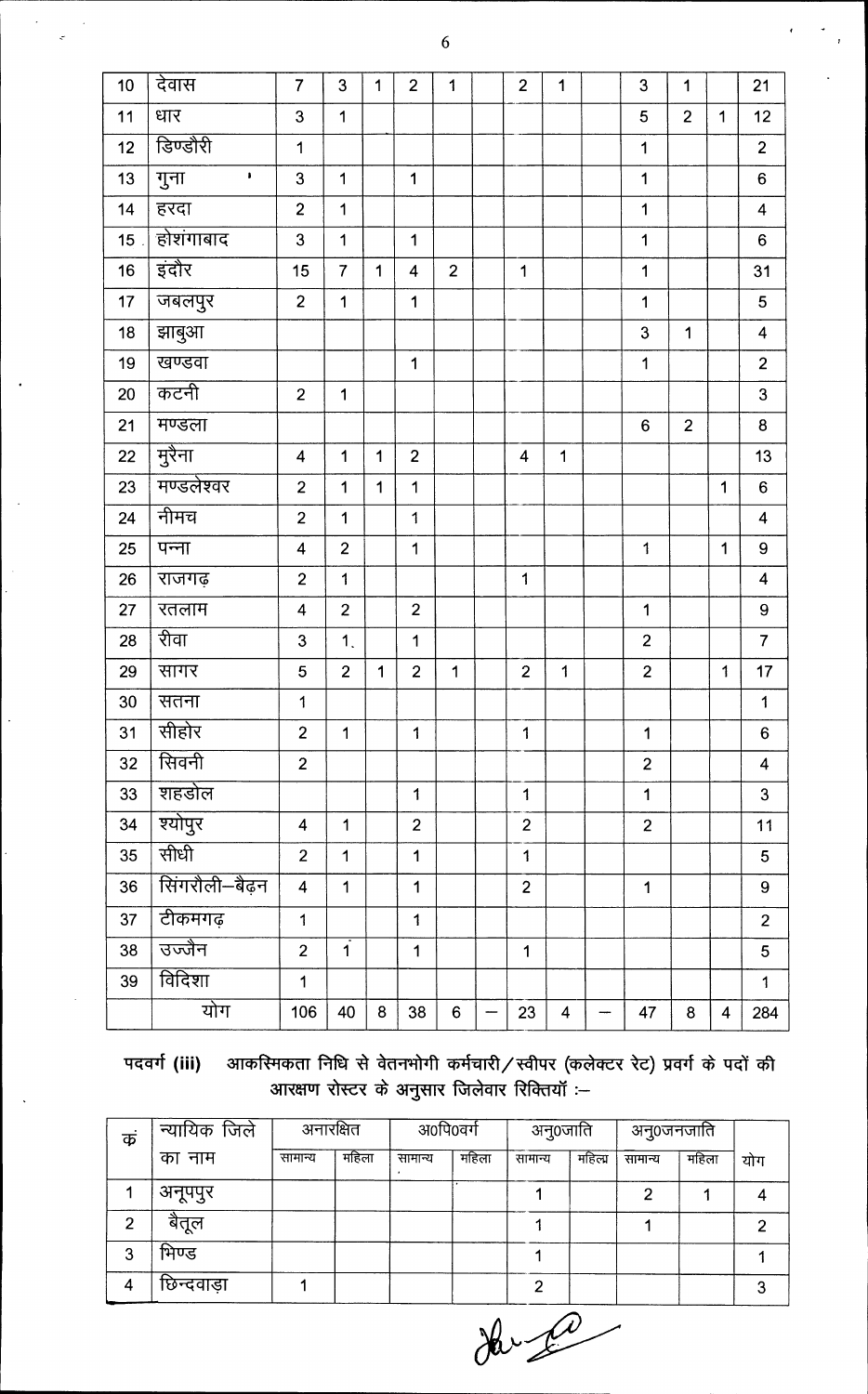| 5               | देवास                      |                  |             |                    |             | $\overline{2}$ |             |                |   | $\overline{2}$          |
|-----------------|----------------------------|------------------|-------------|--------------------|-------------|----------------|-------------|----------------|---|-------------------------|
| $6\phantom{a}$  | धार                        |                  |             | $\mathbf{3}$<br>v. | 1           |                |             |                |   | $\overline{\mathbf{4}}$ |
| $\overline{7}$  | ग्वालियर<br>$\blacksquare$ | $\overline{2}$   |             |                    |             |                |             |                |   | $\overline{2}$          |
| $\bf 8$         | हरदा                       |                  |             |                    |             |                |             | 1              |   | $\mathbf 1$             |
| 9 <sup>°</sup>  | होशंगाबाद                  |                  |             |                    |             | 1              |             |                |   | $\mathbf{1}$            |
| 10 <sup>1</sup> | झाबुआ                      | $\lambda$        |             |                    |             |                |             | 1              |   | $\mathbf{1}$            |
| 11              | मण्डला                     |                  |             |                    |             |                |             | $\overline{2}$ | 1 | 3                       |
| 12              | मुरैना                     |                  |             |                    |             | $\overline{2}$ |             |                |   | $\overline{2}$          |
| 13              | मण्डलेश्वर                 |                  |             |                    |             | $\overline{2}$ |             | $\overline{2}$ | 1 | 5                       |
| 14 <sup>2</sup> | पन्ना                      |                  |             |                    |             | $\overline{2}$ | $\mathbf 1$ |                |   | $\overline{3}$          |
| 15              | रायसेन                     | $\overline{2}$   | $\mathbf 1$ |                    |             |                |             |                |   | 3                       |
| 16              | रतलाम                      |                  |             |                    |             | 1              |             |                |   | $\mathbf 1$             |
| 17              | रीवा                       |                  |             |                    |             | 1              |             |                |   | 1                       |
| 18              | शहडोल                      |                  |             |                    |             |                |             | $\mathbf 1$    |   | 1                       |
| 19              | विदिशा                     | 1                |             |                    |             |                |             |                |   | 1                       |
|                 | योग                        | $\boldsymbol{6}$ | $\mathbf 1$ | 3                  | $\mathbf 1$ | 16             | $\mathbf 1$ | 10             | 3 | 41                      |

नोट :-- मध्यप्रदेश शासन के नियमानुसार भूतपूर्व सैनिकों हेतु आरक्षित 10 प्रतिशत पद एवं महिलाओं का आरक्षण समस्तरीय एवं प्रभागवार (होरीजोन्टल एण्ड कम्पार्टमेन्टवाइज) है।

#### आयु की गणना :- $(2)$

दिनाँक 01.01.2016 को न्यूनतम 18 वर्ष की आयु पूर्ण होना आवश्यक है, उक्त तिथि पर ही अधिकतम आयु सीमा की गणना (म.प्र. शासन, सामान्य प्रशासन विभाग, मंत्रालय, भोपाल के परिपत्र क. सी 3–11/12/1/3, भोपाल दि. 03 नवम्बर, 2012 एवं परिपत्र क. सी<br>3–11/2012/3/एक, भोपाल दि. 20 नवम्बर, 2012 के अनुसार) निम्नानुसार होगी :–

| 1.               | पुरूष आवेदक (अनारक्षित वर्ग)                                                                                      | $= 40$ वर्ष |
|------------------|-------------------------------------------------------------------------------------------------------------------|-------------|
| 2.               | पुरूष आवेदक (शासकीय / निगम / मण्डल<br>स्वशासीय संस्था के कर्मचारी तथा नगर सैनिक)                                  | $= 45$ वर्ष |
| 3.               | पुरूष आवेदक (आरक्षित वर्ग—<br>अनू0जाति /अनू0जनजाति /अ0पि0वर्ग0)                                                   | $= 45$ वर्ष |
| $\overline{4}$ . | पुरूष आवेदक (आरक्षित वर्ग— शासकीय ⁄<br>निगम/मण्डल/स्वशासीय संस्था के कर्मचारी<br>तथा नगर सैनिक)                   | $= 45$ वर्ष |
| 5.               | महिला आवेदक (अनारक्षित वर्ग)                                                                                      | $= 45$ वर्ष |
| 6.               | महिला आवेदक (शासकीय / निगम / मण्डल<br>/ स्वशासी संस्था के कर्मचारी तथा नगर सैनिक)<br>(विधवा, परित्यकता, तलाकशूदा) | $= 45$ वर्ष |
| 7.               | महिला आवेदक (आरक्षित वर्ग-<br>अन0जाति /अन0जनजाति /अ0पि0वर्ग0)                                                     | $= 45$ वर्ष |

सभी प्रकार की छूट को शामिल करते हुए किसी भी स्थिति में किसी भी प्रवर्ग के लिए अधिकतम आयु–सीमा 45 वर्ष से अधिक नहीं होगी ।

 $\mu_{\rm c}$ 

 $\overline{7}$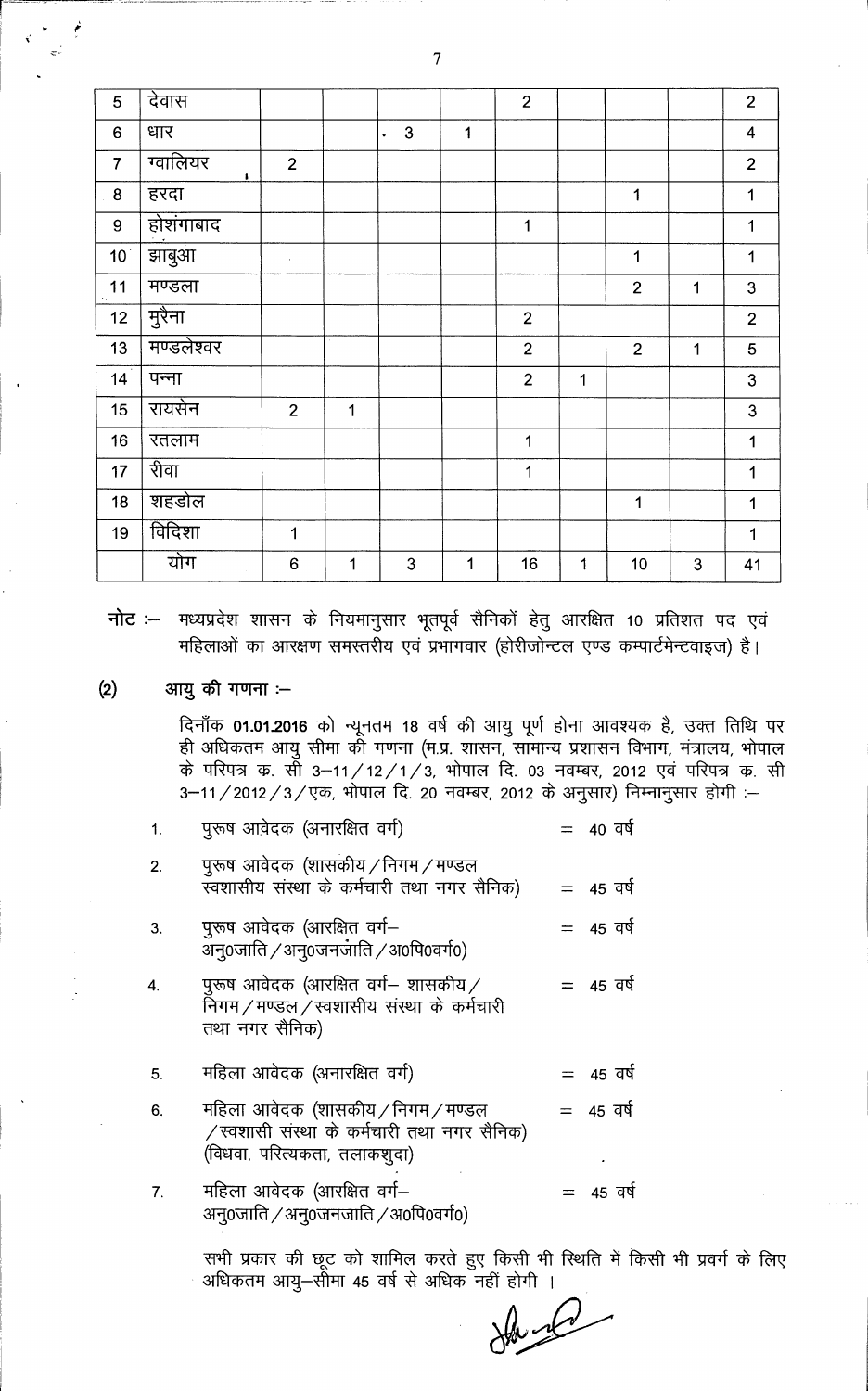### $(3)$ साक्षात्कार (उपरोक्त सभी प्रवर्गों के पदों हेतु) - : - (30 अंक)

 $\frac{1}{2}$ 

प्रवेश पत्र '-साक्षात्कार हेतु प्रवेशपत्र एमपीऑनलाइन द्वारा अपनी वेबसाइट पर जारी किया जावेगा, जिसका प्रिंट आउट स्वयं अभ्यर्थी को प्राप्त करना होगा । प्रवेश पत्र का . प्रिंट आउट एम.पी. ऑनलाइन की वेबसाइट **(www.mponline.gov.in)** के माध्यम से अपना आवेदन कमांक एवं जन्मतिथि डालकर डाउनलोड कर प्राप्त किया जा सकेगा । प्रिंटआउट की सुविधा साक्षात्कार तिथि के लगभग 10 दिन पूर्व से उपलब्ध होगी, जिसका पृथक से कोई शुल्क देय नहीं होगा ।

साक्षात्कार के समय जिला एवं सत्र न्यायालय कार्यालय में समस्त अर्हकारी मूल प्रमाण पत्रों के साथ उपस्थित होना अनिवार्य होगा। साक्षात्कार के समय आरक्षित वर्ग के समस्त अभ्यर्थियों को सक्षम अधिकारी (जो अनुविभागीय अधिकारी से निचले स्तर का न हो) द्वारा प्रदत्त स्थायी जाति प्रमाण पत्र मूलतः एवं सत्यापित पठनीय छायाप्रति प्रस्तुत करना आवश्यक है ।

सभी अभ्यर्थियों के साक्षात्कार यदि निर्धारित दिनांक को पूर्ण नहीं हो सके तो वे लगातार अगले दिन भी लिये जायेंगे ।

#### $(4)$ चयन एवं अभ्यर्थिता के संबंध में अन्य आवश्यक अर्हता एवं जानकारी :–

- अभ्यर्थी पदवर्ग कमांक (i), (ii) एवं (iii) में से केवल एक पदवर्ग हेतु तथा सिर्फ एक  $(1)$ न्यायिक जिला स्थापना हेतु ही ऑनलाइन आवेदन प्रस्तुत कर सकेगा। यदि अभ्यर्थी एक से अधिक पदवर्ग तथा एक से अधिक न्यायिक जिला स्थापना हेतु ऑनलाइन आवेदन प्रस्तुत करता है तो उसकी अभ्यर्थिता निरस्त हो जावेगी और उसके आवेदन/आवेदनों पर कहीं भी विचार नहीं किया जावेगा।
- अभ्यर्थी का मध्यप्रदेश का मूल निवासी होना आवश्यक है।  $(2)$
- मध्यप्रदेश सिविल सेवा (सेवा की सामान्य शर्तें) नियम, 1961 के नियम 6 के अनुसार  $(3)$ नियुक्ति के लिये वह उम्मीदवार अपात्र होगा जो निम्न में से कोई हो :-

(क) पुरूष उम्मीदवार जिसकी एक से अधिक पत्नियां जीवित हों । इसी प्रकार महिला उम्मीदवार जिसने किसी ऐसे व्यक्ति से विवाह किया हो जिसकी पहले से ही एक पत्नी जीवित हो । ऐसे मामले में शासन ही अन्यथा निर्णय ले सकता है । अर्थात यदि शासन का इस बात से समाधान हो जाए कि ऐसा करने का पर्याप्त कारण है, तो वह इस प्रतिबंध से छूट दे सकता है ।

- जो शारीरिक और मानसिक रूप से स्वस्थ नहीं पाया जाए । (ख)
- $(\pi)$ जिसे महिलाओं के विरूद्ध किसी अपराध का सिद्ध दोष ठहराया गया हो ।

जिसकी दो से अधिक सन्तान हैं, जिनमें से एक का जन्म 26 जनवरी 2001 को (घ) या उसके पश्चात् हुआ है, (परंतु निरर्हित नहीं होगा यदि एक संतान के जीवित रहते आगामी प्रसव में दो या दो से अधिक संतान का जन्म होता है । )

शासकीय/अर्द्धशासकीय कार्यालयों/संस्था में कार्यरत् कर्मचारियों को नियुक्तिकर्ता  $(4)$ प्राधिकारी का अनापत्ति प्रमाण पत्र संलग्न करना अनिवार्य हैं ।

8